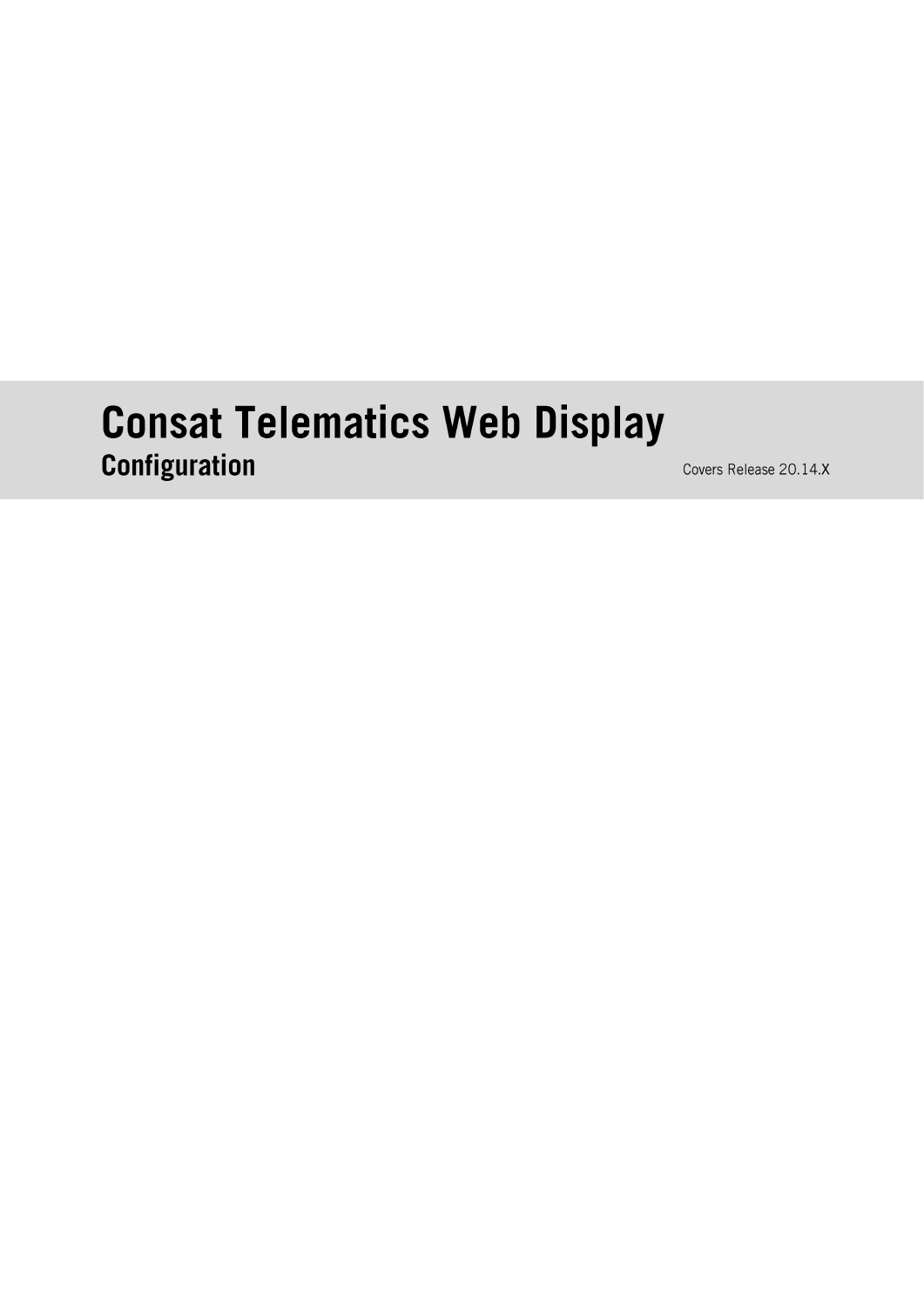#### © COPYRIGHT Consat Telematics AB 2020

All rights reserved.

The content of this document may be subject to revision without notice. Consat Telematics AB has no liability for typing errors in this document.

No part of this document may be copied, distributed, transmitted, transcribed, stored in a retrieval system, or translated into any human or computer language without the prior written permission of Consat Telematics AB.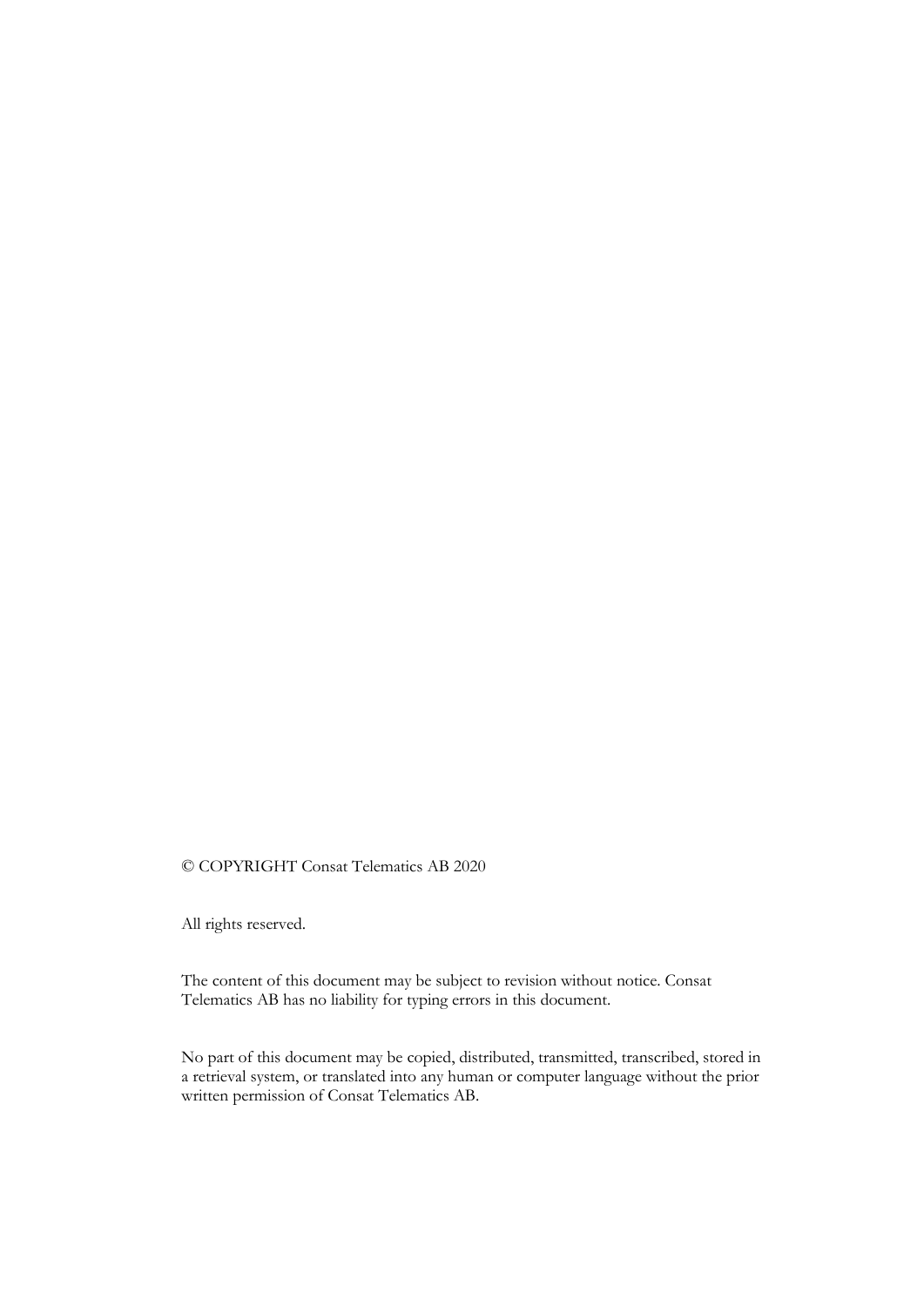Each Consat (HTML5) Web Display is configured using parameters and/or keys in the URI.

To change configuration, you simply change these and reload the page in your browser.

# The Web Display URI

The web display URI is divided into two parts: A customer specific server address plus app with your custom profile (You will get this from Consat), followed by parameters you can set yourself for each display.

• **Note:** It is also possible to create dual "2-in-1" displays, showing two separate display views on one physical display, see Chapter 2.

|  | Server, app URI (Customer specific): Delivered by Consat                                         | <b>Configuration parameters</b> |  |
|--|--------------------------------------------------------------------------------------------------|---------------------------------|--|
|  |                                                                                                  |                                 |  |
|  | http://192.168.140.145/Tmix.Cap.DigSig.Gui/App/Rtpi.aspx?humberOfRows=12&stopArealds=11098,10093 |                                 |  |

# **Configuration Parameters**

You can enter the following configuration parameters in the URI, **separated by "&"** to quickly set up each display as needed.

• **Note:** The specific ID:s/number of rows below are examples included to show the format.

The stop area(s) and/or stop point(s) the display is to cover.

stopAreaid=12345 / stopAreaIds=12345,67890 stopPointid= $1/$ stopPointIds= $1,2,3,4,5$ 

The display can cover several stop areas and stop points but this feature should be used with caution. The names of all covered areas/points will be displayed in the header separated by "-". Alternatively, you can set your own header, see below.

#### The number of presented rows.

numberOfRows=12

Web displays either shows the next [configured number of rows] departures, sorted after time until departure – or the next departure for all lines passing the included stop/-s, sorted on line number. In this case the presentation will be layed out on several pages if the configured number of rows does not cover all passing lines. The presentation style is defined per customer and cannot be configured in the URI.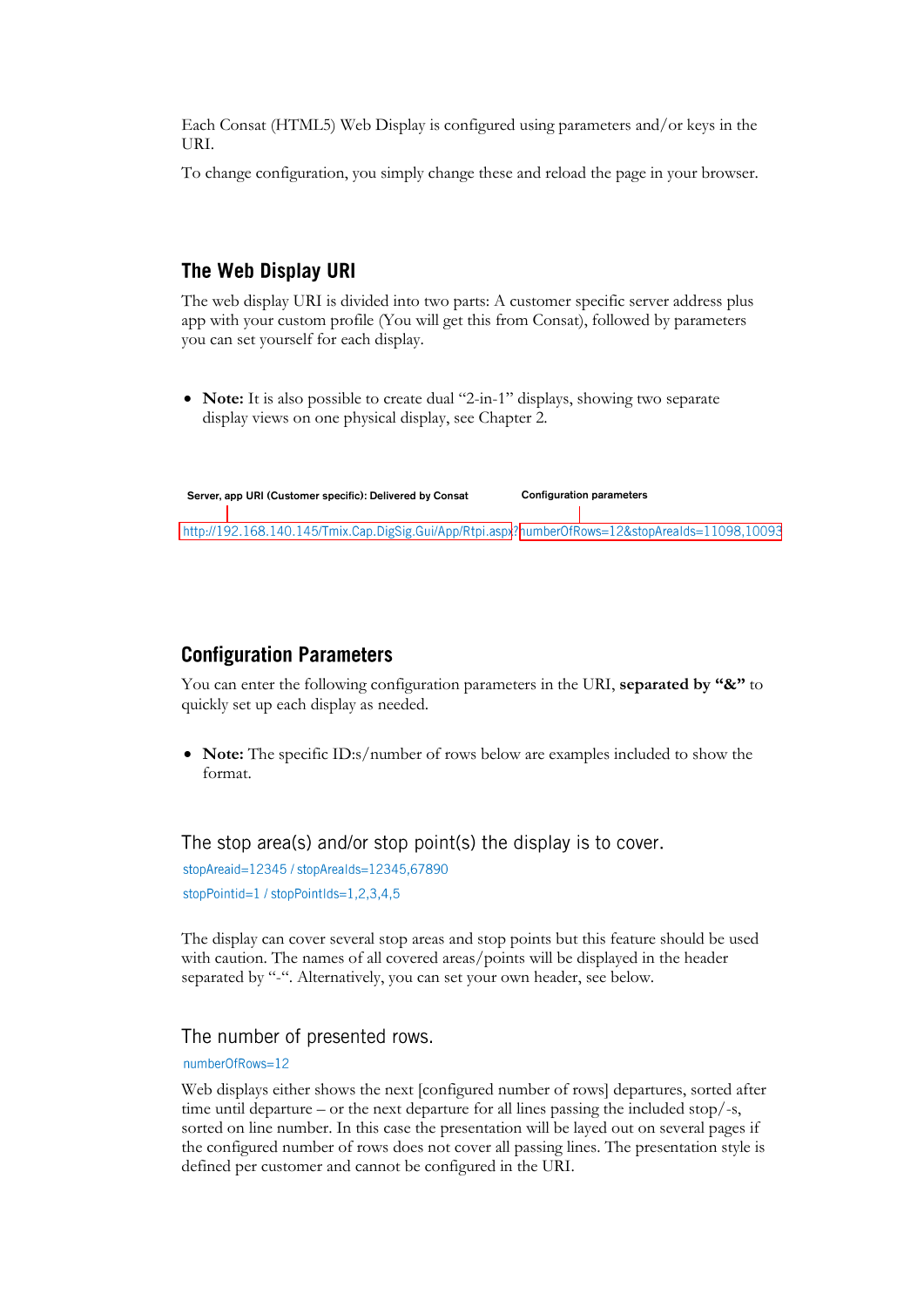• **Note: Even if the number of rows can be freely defined, 12-15 rows is recommended in most applications for good readability.**

## Specific Display Header (URL encoded)

Header=[URL encoded header]

If the display is to cover several stop areas/stop points, you may want to define your own header, instead of just displaying all stop area/stop point names **from the traffic data**.

Note that you must URL encode the header (several free web tools are available for this)

#### Forecasts: Arrival or Departure

#### forecast=arrival

To display arrival forecasts instead of the default departure forecasts, add this parameter.

• **Note: Always check your configuration to verify that the resulting display layout it is easy to read/understand.**

## Enable additional logging (for troubleshooting)

#### logging=true

To enable simplified troubleshooting you can enable additional logging for the Web Display.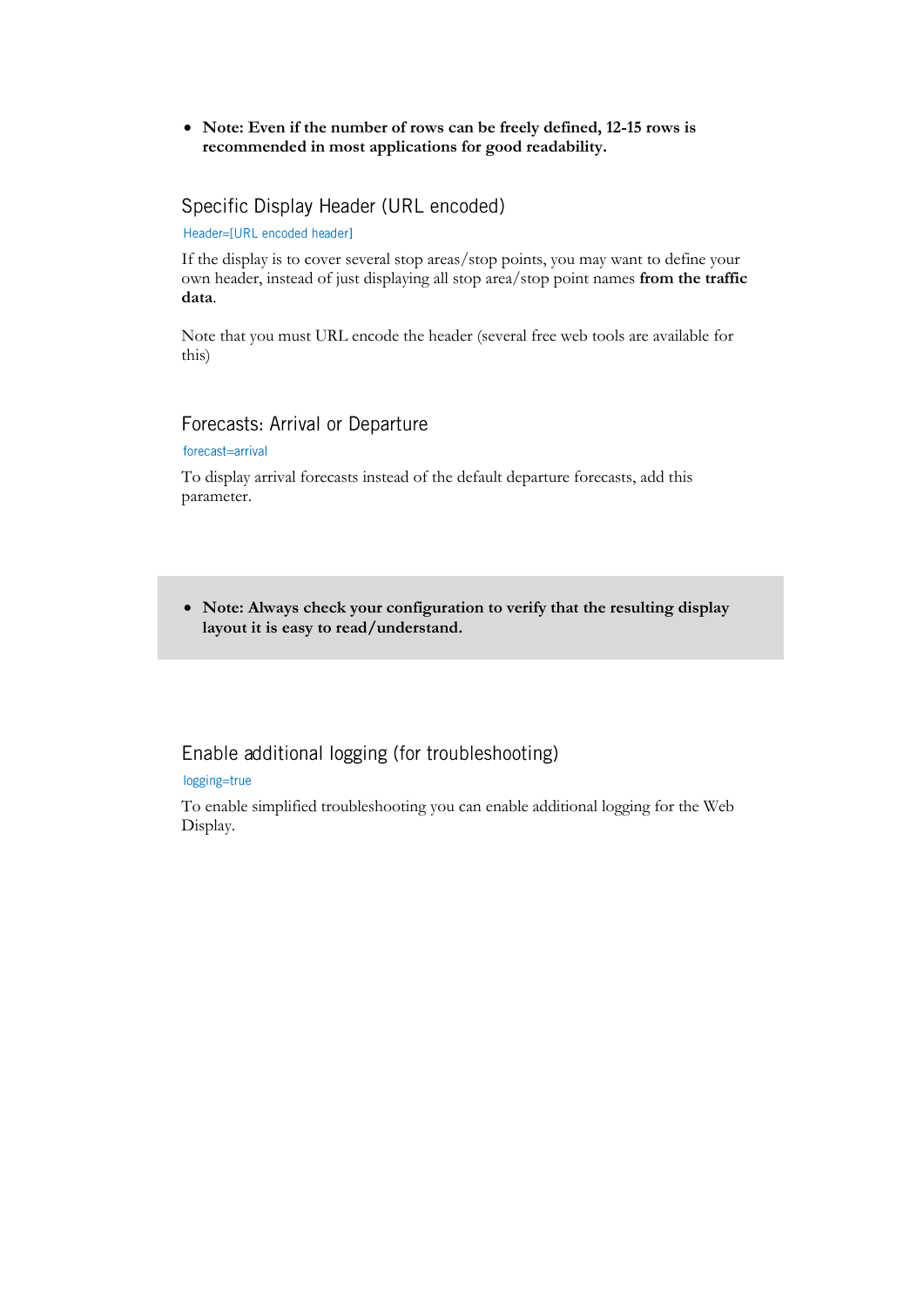

# Examples: (Single) Web Display Configured using URI parameters

Stop Areas, Stop Points (from stoparealds and stoppointIds), or alternatively, your own header